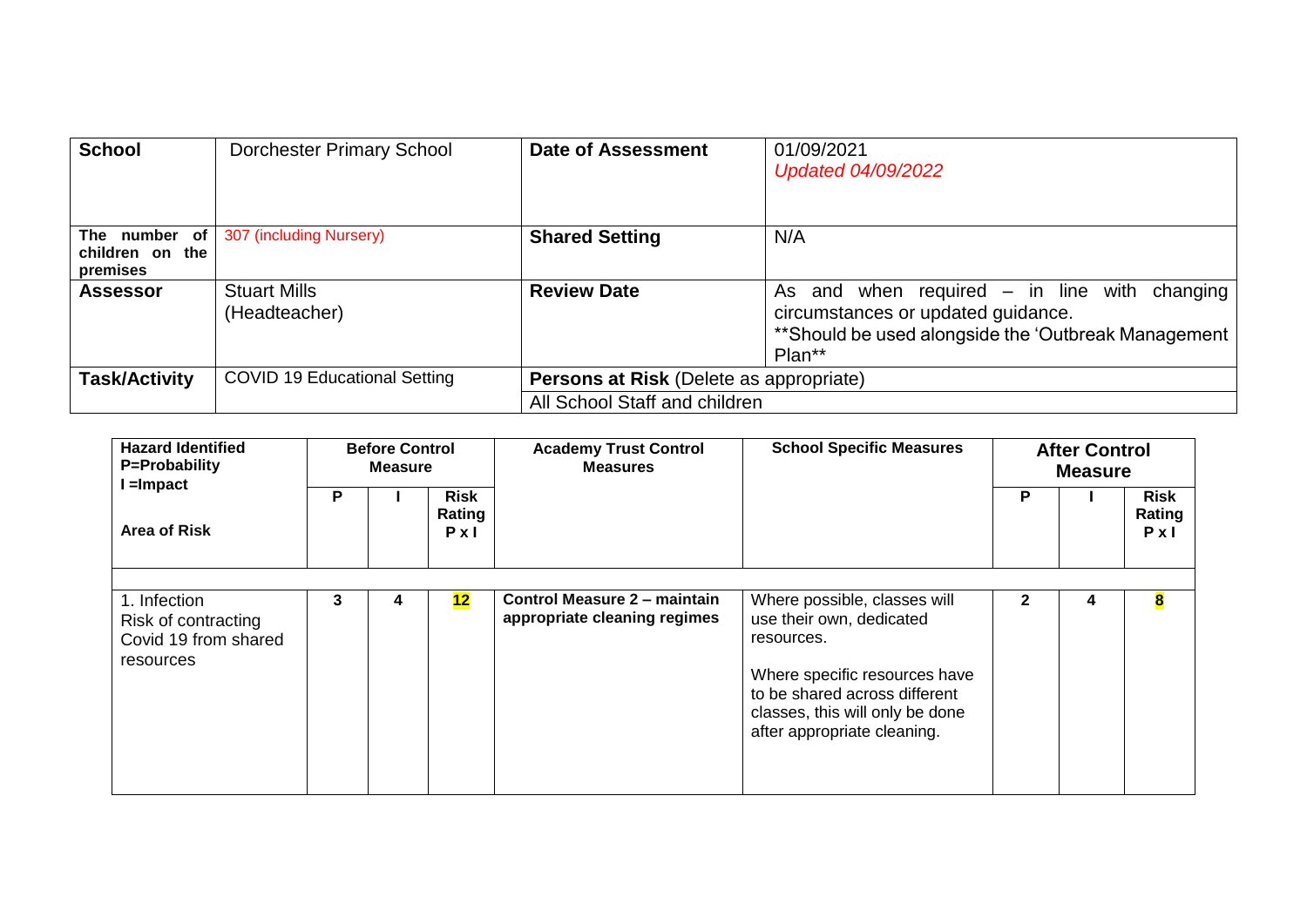| <b>Hazard Identified</b><br>P=Probability                                                 |              | <b>Before Control</b><br><b>Measure</b> |                                       | <b>Academy Trust Control</b><br><b>Measures</b>                        | <b>School Specific Measures</b>                                                                                                                                                                                                                                                                                                                                                                      |                | <b>After Control</b><br><b>Measure</b> |                                       |
|-------------------------------------------------------------------------------------------|--------------|-----------------------------------------|---------------------------------------|------------------------------------------------------------------------|------------------------------------------------------------------------------------------------------------------------------------------------------------------------------------------------------------------------------------------------------------------------------------------------------------------------------------------------------------------------------------------------------|----------------|----------------------------------------|---------------------------------------|
| $I =$ Impact<br><b>Area of Risk</b>                                                       | P            |                                         | <b>Risk</b><br>Rating<br>$P \times I$ |                                                                        |                                                                                                                                                                                                                                                                                                                                                                                                      | P              |                                        | <b>Risk</b><br>Rating<br>$P \times I$ |
| Infection<br>Risk of contracting<br>Covid 19 from moving<br>around the school<br>building | $\mathbf{3}$ | 4                                       | 12                                    | <b>Control Measure 3 - keep</b><br>occupied spaces well<br>ventilated. | Children will continue to move<br>around the building on the left-<br>hand side.<br>Corridor windows will be open<br>to ventilate all areas.<br>Staff will encourage distance<br>between different classes and<br>intervene where necessary.<br>At the current time, all staff and<br>visitors will wear face coverings<br>in communal areas.                                                        | $\overline{2}$ | 4                                      | $\overline{\mathbf{8}}$               |
| Infection<br>Risk of contracting<br>Covid 19 from direct<br>contact with others.          | 3            | 4                                       | 12                                    | Control Measure 1 - ensure<br>good hygiene for everyone.               | Any children or staff who<br>develop symptoms to self-<br>isolate immediately and obtain a<br>confirmatory PCR test.<br>Staff and pupils encouraged to<br>test twice weekly using LFTs.<br>If positive, self-isolate for ten<br>days (or 7 if they test negative<br>on days 6 and 7 using LFTs)<br>Maintain regular handwashing<br>and sanitization stations - staff<br>to reinforce this regularly. | $\mathbf{2}$   | 4                                      | $\overline{\mathbf{8}}$               |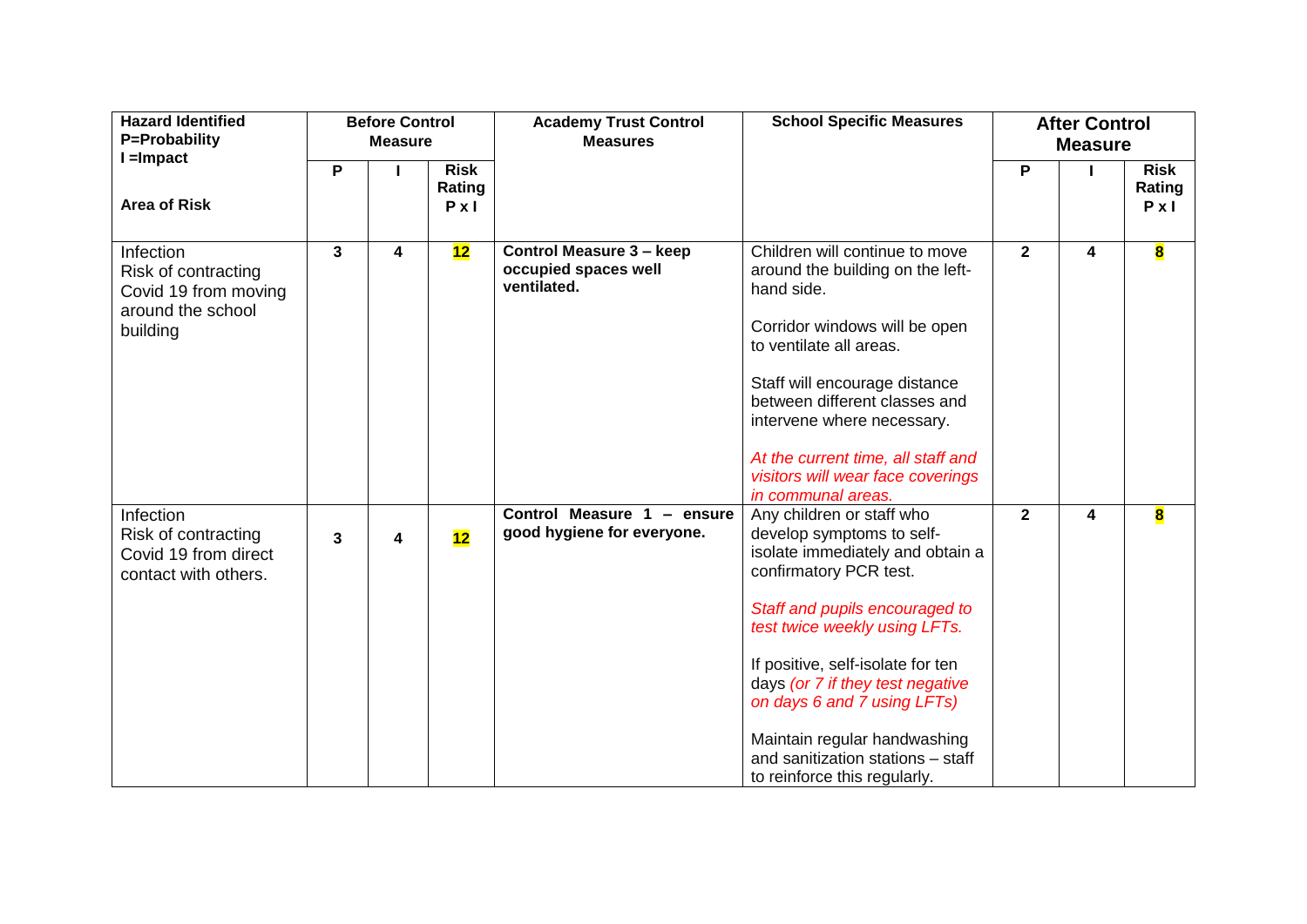| <b>Hazard Identified</b><br>P=Probability<br>$l =$ Impact                                                  |   | <b>Before Control</b><br><b>Measure</b> |                                       | <b>Academy Trust Control</b><br><b>Measures</b>                                            | <b>School Specific Measures</b>                                                                                                                                                                                                                                              |                | <b>After Control</b><br><b>Measure</b> |                                       |
|------------------------------------------------------------------------------------------------------------|---|-----------------------------------------|---------------------------------------|--------------------------------------------------------------------------------------------|------------------------------------------------------------------------------------------------------------------------------------------------------------------------------------------------------------------------------------------------------------------------------|----------------|----------------------------------------|---------------------------------------|
| <b>Area of Risk</b>                                                                                        | P |                                         | <b>Risk</b><br>Rating<br>$P \times I$ |                                                                                            |                                                                                                                                                                                                                                                                              | P              |                                        | <b>Risk</b><br>Rating<br>$P \times I$ |
| Infection<br>Risk of contracting<br>Covid 19 from<br>surfaces.                                             | 3 | 4                                       | 12                                    | <b>Control Measure 2 - maintain</b><br>appropriate cleaning regimes                        | Frequently touched surfaces to<br>be cleaned regularly.<br>Effective cleaning timetable with<br>appropriate deployment of<br>cleaning and site team.<br>Sanitizer in each classroom to<br>be used at regular intervals i.e.<br>when children are out for break<br>and lunch. | $\mathbf{2}$   | 4                                      | 8                                     |
| Risk of contracting<br>Covid 19 from a pupil<br>or adult displaying<br>symptoms                            | 3 | 4                                       | 12                                    | <b>Control Measure 4 - follow</b><br>public health advice on testing<br>and self-isolation | Dedicated 'isolation' room for<br>any child displaying symptoms<br>- whilst they await collection.<br>Staff members with symptoms<br>to be sent home immediately<br>and a PCR test booked.                                                                                   | $\mathbf{2}$   | $\overline{\mathbf{4}}$                | $\overline{\mathbf{8}}$               |
| Risk of contracting<br>Covid 19 from a pupil<br>who requires medical<br>attention and or<br>personal care. | 3 | 4                                       | 12                                    | <b>Control Measure 1 - ensure</b><br>good hygiene for everyone.                            | Staff to have access to PPE for<br>personal care and changing,<br>where they feel they need it.<br>Maintain stock supplies of PPE<br>(gloves, masks, visors, aprons)                                                                                                         | $\mathbf{2}$   | $\overline{\mathbf{4}}$                | $\overline{\mathbf{8}}$               |
| Risk of staff, children<br>and any visitors not<br>adhering to procedures                                  | 3 | 4                                       | 12                                    | All control measures                                                                       | Risk assessment shared with all<br>staff, visitors and parents (via<br>website).                                                                                                                                                                                             | $\overline{2}$ | 4                                      | $\overline{\mathbf{8}}$               |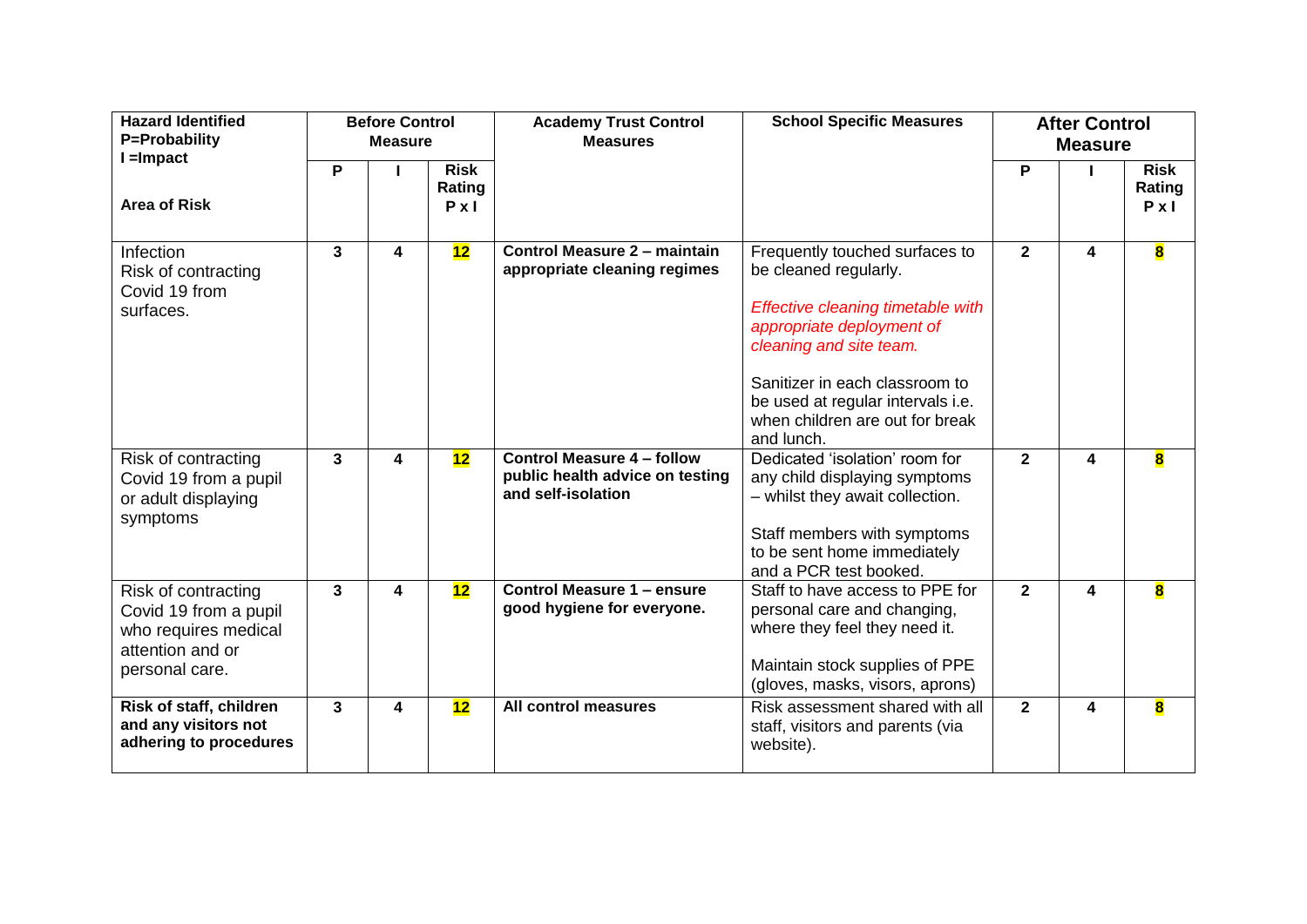| <b>Hazard Identified</b><br>P=Probability                                       |   | <b>Before Control</b><br><b>Measure</b> |                                       | <b>Academy Trust Control</b><br><b>Measures</b> | <b>School Specific Measures</b>                                                                                                                                                                                                                                                                                                                                                                                                                                                                                                                                                                                                       |              | <b>After Control</b><br><b>Measure</b> |                                       |
|---------------------------------------------------------------------------------|---|-----------------------------------------|---------------------------------------|-------------------------------------------------|---------------------------------------------------------------------------------------------------------------------------------------------------------------------------------------------------------------------------------------------------------------------------------------------------------------------------------------------------------------------------------------------------------------------------------------------------------------------------------------------------------------------------------------------------------------------------------------------------------------------------------------|--------------|----------------------------------------|---------------------------------------|
| $l =$ Impact<br><b>Area of Risk</b>                                             | P |                                         | <b>Risk</b><br>Rating<br>$P \times I$ |                                                 |                                                                                                                                                                                                                                                                                                                                                                                                                                                                                                                                                                                                                                       | P            | L                                      | <b>Risk</b><br>Rating<br>$P \times I$ |
|                                                                                 |   |                                         |                                       |                                                 | Challenge and support where<br>measures are not being<br>adhered to.                                                                                                                                                                                                                                                                                                                                                                                                                                                                                                                                                                  |              |                                        |                                       |
| Risk of partial / full<br>closure due to staff<br>falling ill with COVID-<br>19 | 3 | 4                                       | 12                                    | All control measures                            | Weekly SLT meetings with<br>standing agenda item.<br>Overview of any staff absence<br>from Headteacher.<br>Appropriate cover in place<br>where required.<br>Cancellation of any training, re-<br>arrangement of PPA if critical<br>staff shortages.<br>Where there is high staff illness<br>the following will be considered<br>in order to maintain face-to-face<br>teaching:<br><b>Combining classes</b><br><b>Utilising all members of</b><br>the workforce<br><b>Live-streaming lessons</b><br><b>Re-deploying staff</b><br><b>ONLY AS A LAST RESORT</b><br><b>WILL PUPILS BE ASKED TO</b><br><b>LEARN REMOTELY FROM</b><br>HOME. | $\mathbf{2}$ | 4                                      | $\overline{\mathbf{8}}$               |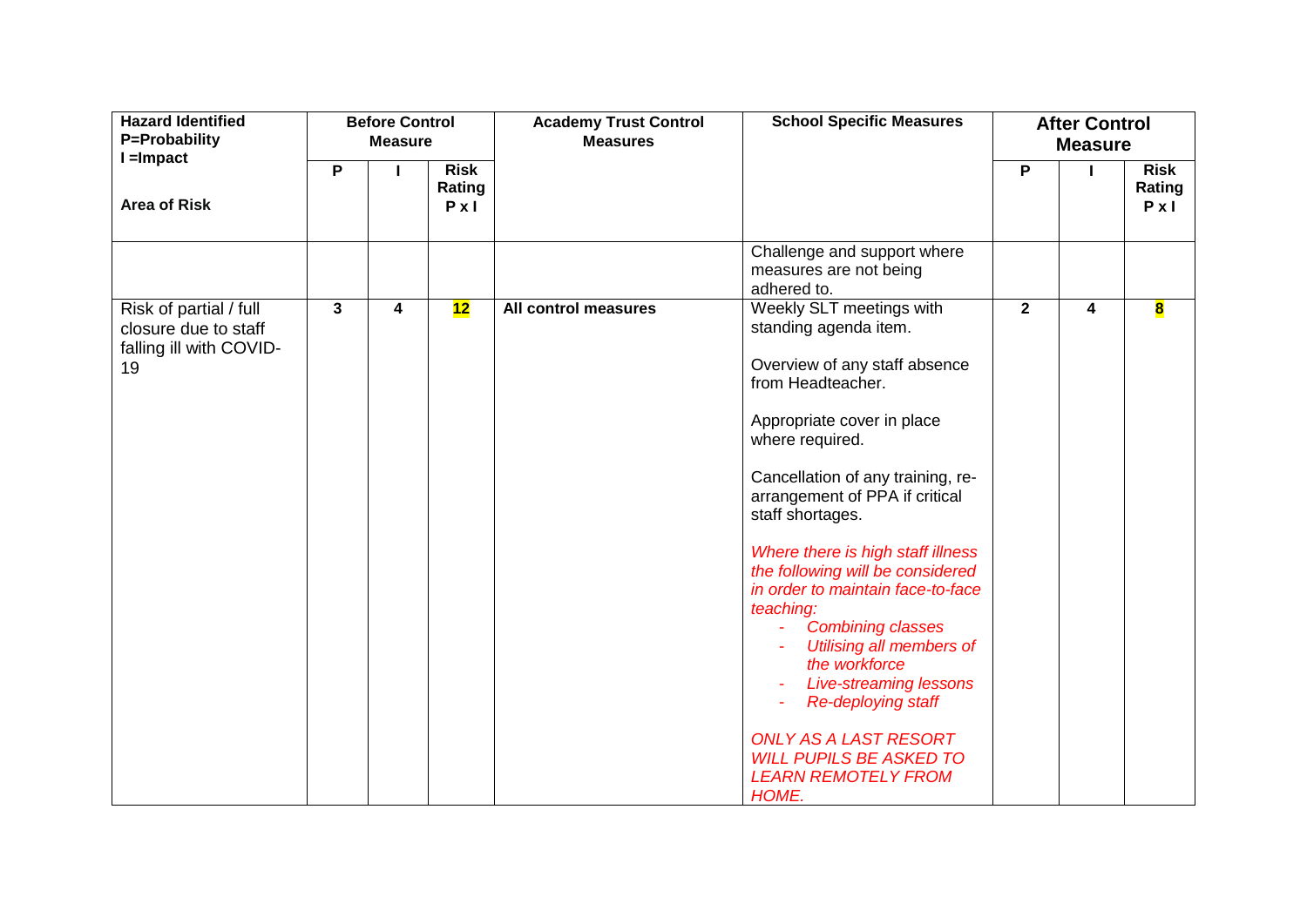## *Identification of risks*

The Risk Management Standard states that risk identification should be approached in a methodical way to ensure that all significant activities have been identified and all the risks flowing from these activities have been defined.

## *Evaluation of risks*

The Risk Management Standard states that risks should be evaluated against agreed criteria to make decisions about the significance of risks The Trust uses a 5 x 5 Matrix to assess impact and probability as high to low, as illustrated in the diagram below: With 5 x 5 having High Impact and High Probability (see appendix section 2 and 3)

| <b>Score</b>   | Probability      | <b>Impact</b>        |
|----------------|------------------|----------------------|
|                | <b>Remote</b>    | <b>Insignificant</b> |
| $\overline{2}$ | <b>Unlikely</b>  | <b>Minor</b>         |
| 3              | <b>Possible</b>  | <b>Moderate</b>      |
| 4              | Likely           | <b>Serious</b>       |
| 5              | <b>Certainty</b> | <b>Catastrophic</b>  |

*For example - A hazard such as an insecure school entrance would be judged as Likely (4) this would result in undesirable visitors entering the site with potentially Catastrophic consequence (5) thus resulting in a score before measures have been introduced of 4x5 = 20. Following measures being implemented this is reduced to Remote (1) probability. The impact however still remains Catastrophic (5) and so the overall score reduces to 1x5= 5.* 

## *Risk appetite*

The term risk appetite describes the Trust's readiness to accept risks and those risks it would seek to reduce. The Trust's risk threshold is the boundary delineated by the red shaded area (represented by scores of 5 and above with scores 15 and above requiring immediate attention) in the risk matrix in paragraph 3.3. Above this threshold, the Trust will actively seek to manage risks and will prioritise time and resources to reducing, avoiding or mitigating these risks. *Addressing risks*